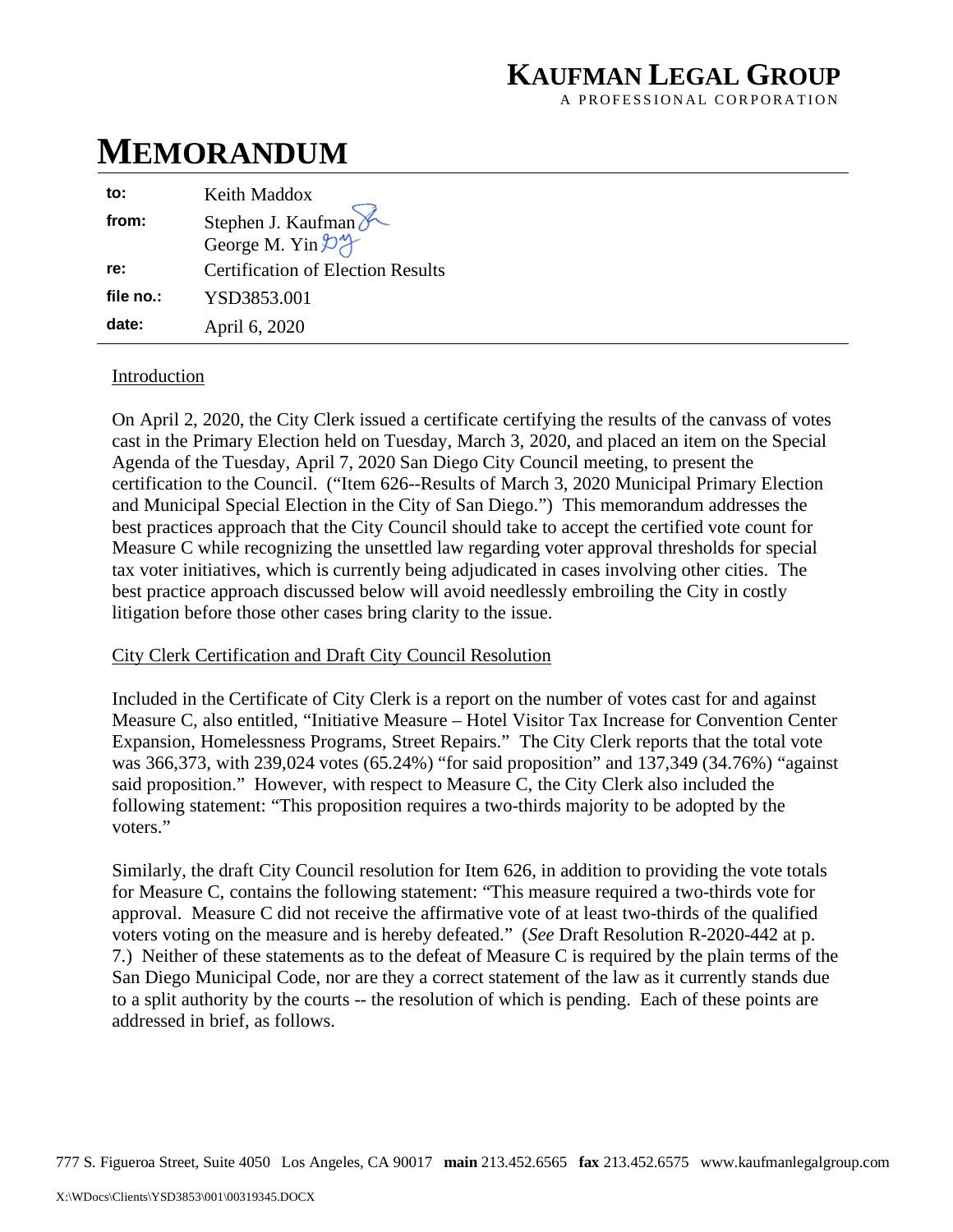Memorandum to Keith Maddox April 6, 2020 Page 2

### Statement as to Measure C Being Defeated Is Not Necessary

The City Clerk and City Council must certify the "results" of the vote canvass. (*See* SDMC § 27.0411.) However, what the SDMC strictly requires in reporting "results," is that the whole number of votes cast in the City and the number of votes cast for and against the ballot measure be certified. (*See* SDMC § 27.0411 ("Immediately after an election, the City Clerk shall cause a canvass of the election returns to be made, and shall certify the results of such canvass to the City Council, which shall have entered in its records the following: (a) *The whole number of votes cast in the City*; (b) The names of the candidates and the office each sought; (c) The *measure presented*; and (d) *The number of votes cast* for each candidate and *for and against each measure.*" (Emphasis added).) Clearly, the certification and reporting of these vote totals need not contain a statement as to whether Measure C is defeated or approved.

#### Statement as to Measure C Being Defeated is Not an Accurate Reflection of the Law

In fact, as a result of a split in authority that is making its way through the Court of Appeals (and most likely California Supreme Court) a statement that Measure C is defeated cannot be truthfully made, and any definitive action by the City Council to adopt such a position not only opens the door to potential litigation against the City by the proponents of Measure C, but violates the City's own laws.

SDMC § 27.1043 entitled "Voter Adoption of Initiated Legislative Act," provides: "*Except as provided in the California Constitution* or the San Diego City Charter, *any legislative act proposed by an initiative petition* or directly by the City Council *shall be adopted by majority*  vote." (Emphasis added.) The City Clerk in her election certificate and City staff in the draft resolution included statements that Measure C required a 2/3 vote. However, there is a lack of clarity as to whether that is, in fact, the case, and as noted above, this statement is unnecessary since there is no requirement that any such statement be included in the resolution.

In 2017, the California Supreme Court, in California Cannabis Coalition v. City of Upland (2017) 3 Cal. 5th 924, interpreted the California Constitution and rendered a ruling that many jurisdictions and leading scholars view as confirming a majority vote threshold for approval of special taxes proposed by voter initiatives. Moreover, this precise issue is currently the subject of litigation in at least three separate Court of Appeals cases, including two cases in the 1st Appellate District, that is, Howard Jarvis Taxpayers Ass'n v. City and County of San Francisco (Case No. A157983) and City and County of San Francisco v. All Persons Interested in the Matter of Prop. C (Case Number A158645) and City of Fresno v. Fresno Building Healthy Communities in the 5th Appellate District (Case No. F080264). Previously, the lower courts within the 1st Appellate District both held that special tax voter initiatives are adopted by majority vote, whereas the lower court in the 5th Appellate District held in favor of 2/3 voter approval. Given the importance of this issue, it is likely that these cases will also be appealed to the California Supreme Court.